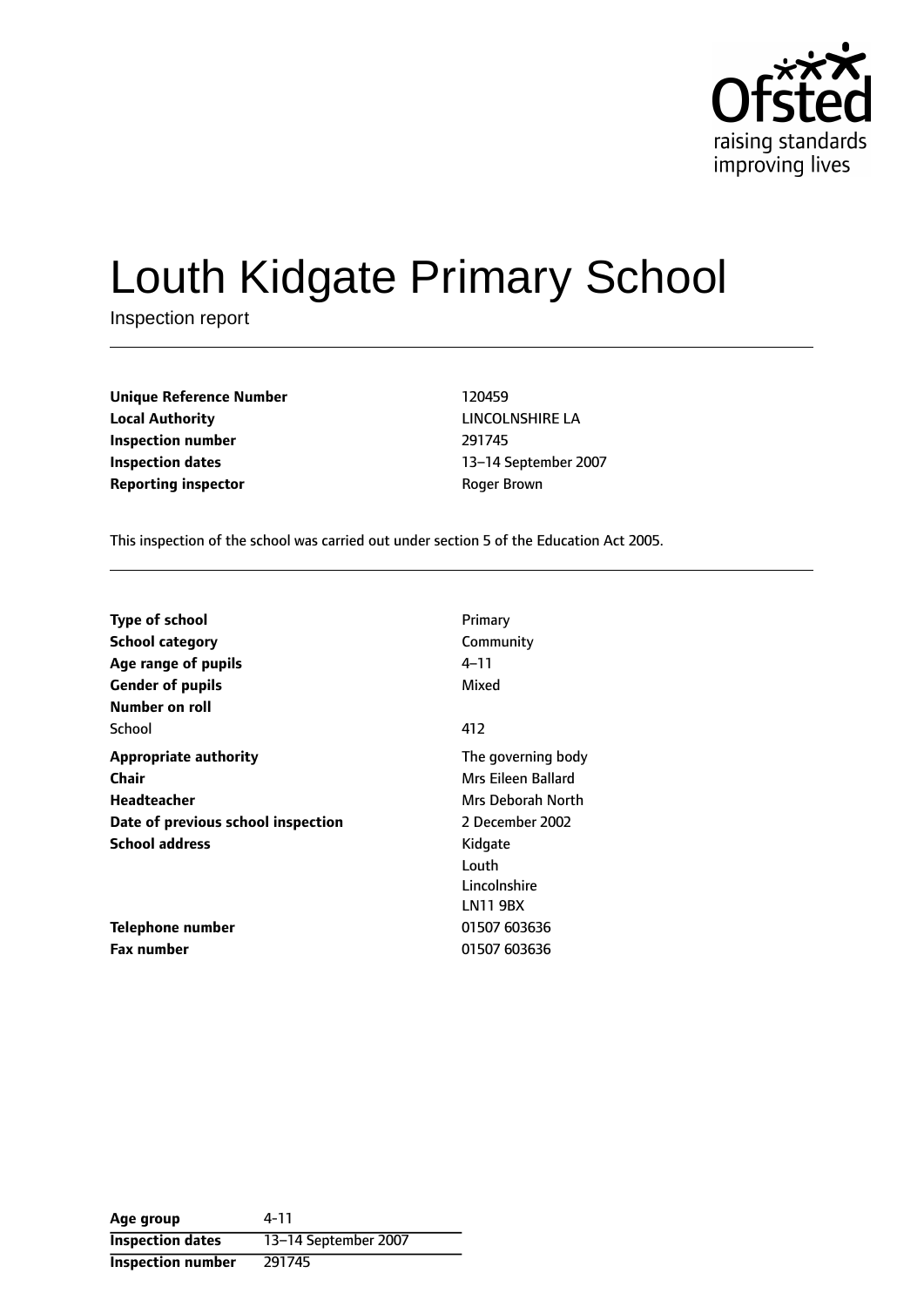.

© Crown copyright 2007

#### Website: www.ofsted.gov.uk

This document may be reproduced in whole or in part for non-commercial educational purposes, provided that the information quoted is reproduced without adaptation and the source and date of publication are stated.

Further copies of this report are obtainable from the school. Under the Education Act 2005, the school must provide a copy of this report free of charge to certain categories of people. A charge not exceeding the full cost of reproduction may be made for any other copies supplied.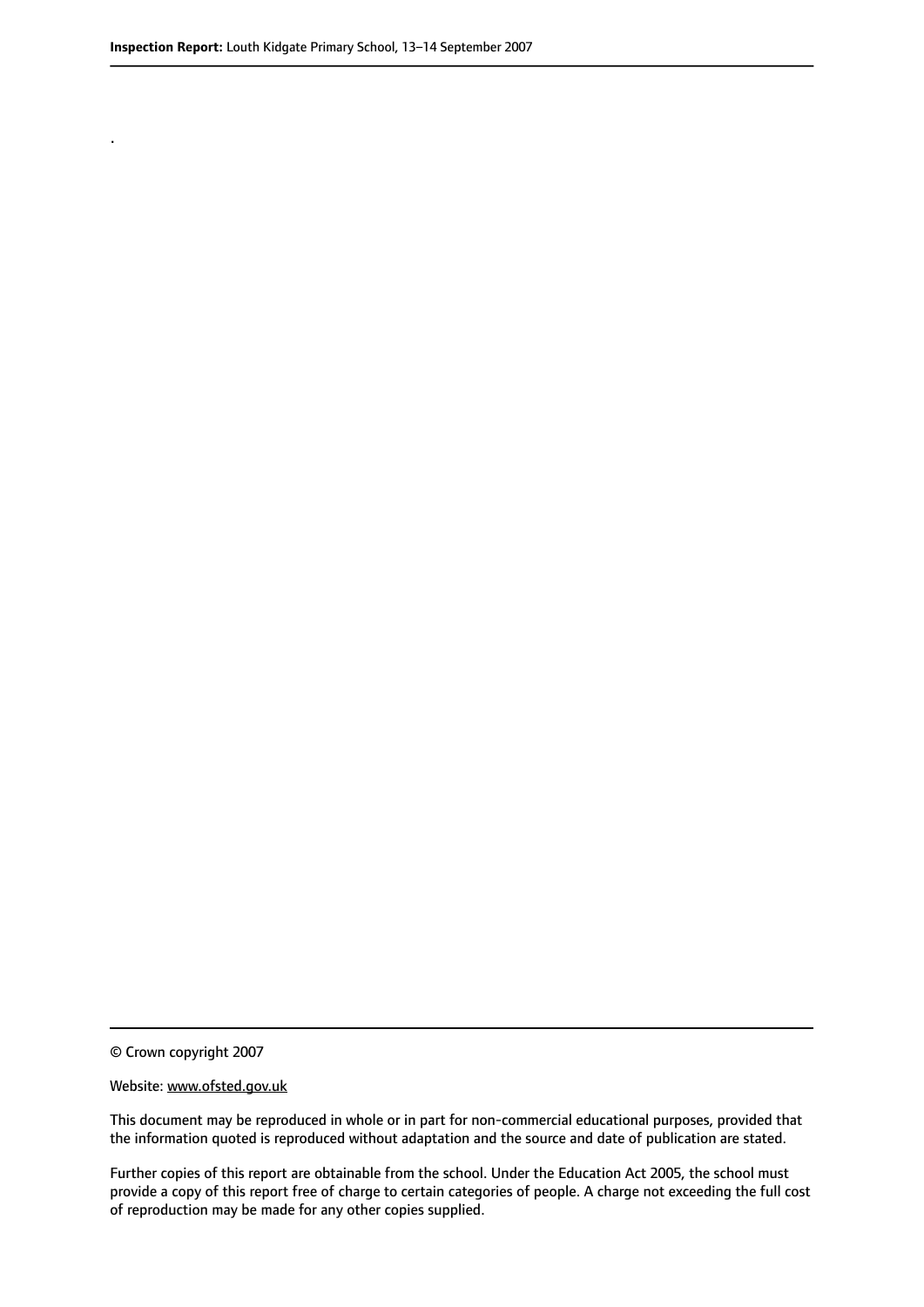# **Introduction**

The inspection was carried out by three Additional Inspectors.

## **Description of the school**

The school is much larger than most primary schools; it serves the town of Louth as well as some of the adjacent villages. Almost all of the pupils are of White British background with around 4% from a range of other backgrounds. Very few of the pupils do not have English as their mother tongue. The proportion of pupils with learning difficulties or disabilities is below average and the number entitled to free school meals is very small. The school has Healthy Schools status and has gained the Artsmark Silver Award.

## **Key for inspection grades**

| Grade 1 | Outstanding  |
|---------|--------------|
| Grade 2 | Good         |
| Grade 3 | Satisfactory |
| Grade 4 | Inadequate   |
|         |              |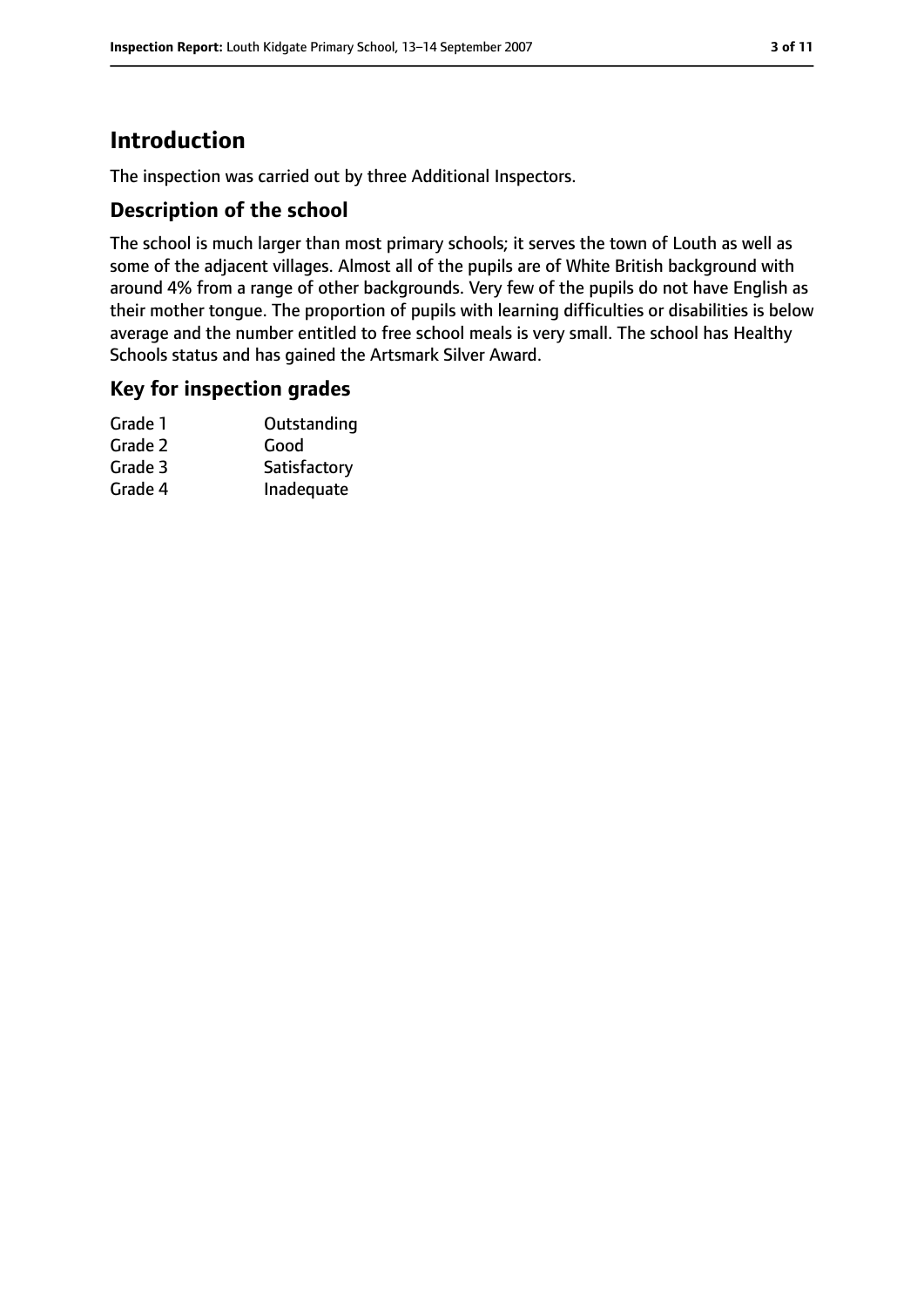# **Overall effectiveness of the school**

#### **Grade: 4**

In accordance with section 13 (3) of the Education Act 2005, Her Majesty's Chief Inspector is of the opinion that this school requires significant improvements, because it is performing significantly less well than in all circumstances it could be reasonably expected to perform. The school is therefore, given a Notice to Improve. Significant improvement is required in relation to the progress that pupils make, the consistency of teaching, the care, guidance and support and in the leadership and management of the school.

This school's overall effectiveness is inadequate. In the time since the last inspection, standards at both key stages have declined to a significant degree. For too many pupils, the progress they are now making is unacceptably erratic. A number of issues identified at the time of the last inspection, for instance, the ineffective use of information and communication technology (ICT) to support teaching and learning have only recently been prioritised. As a result, progress since the last inspection has been inadequate.

Parents are in the main happy with the school and their children enjoy being there. Pupils are well behaved, polite and enjoy the many extra sporting activities and clubs that are now available to them. They get a good start in the Foundation Stage and begin their time in the school well, but for some time, most pupils have failed to make the expected progress from year to year. Although pupils' attainment in the tests at the end of Key Stage 2 have improved, the outcomes are below what could reasonably be expected from their earlier achievements. Too few of the higher attaining pupils are achieving the higher standards in mathematics and science.

The impact of the teaching on the pupils' learning varies considerably, but overall it is inadequate. Relationships between adults and pupils are good. Pupils with learning difficulties and/or disabilities get good support; as a result they make at least satisfactory progress. However, in some classes, poor planning and a lack of challenging work, properly matched to the differing needs of the pupils, means that pupils are not engaged in their learning. When teaching is good, the pupils are enthusiastic about what they can achieve, but the inconsistencies mean that the outcomes for pupils vary considerably.

The curriculum is satisfactory. Much effort has gone in to broadening and expanding the activities the pupils undertake, but the work is not yet complete. This is a caring school with a strong commitment to supporting its community. The pupils readily explain how they feel safe and secure in school, but the care and guidance of pupils is judged to be inadequate. This is because the training for staff in the safeguarding of pupils is not up to date, and the academic guidance for the pupils in the form of targets and explanations of what they need to do lacks rigour.

The leadership and management of the school are inadequate. Monitoring and evaluation has had too little impact in making the work of the school effective. Some aspects of the schools work, such as the quality of pupils' personal development have been maintained and even improved, but other changes have been too small or too late.

A new headteacher has just taken over at the school. She has made a very accurate diagnosis of the issues that the school needs to address and has already prioritised what must be done. The governors support this and in setting the criteria for her appointment gave a clear mandate to bring about improvement. The governors have supported the school well, but recognise that they have not always challenged the leadership in the past when standards have slipped. The school no longer gives satisfactory value for money.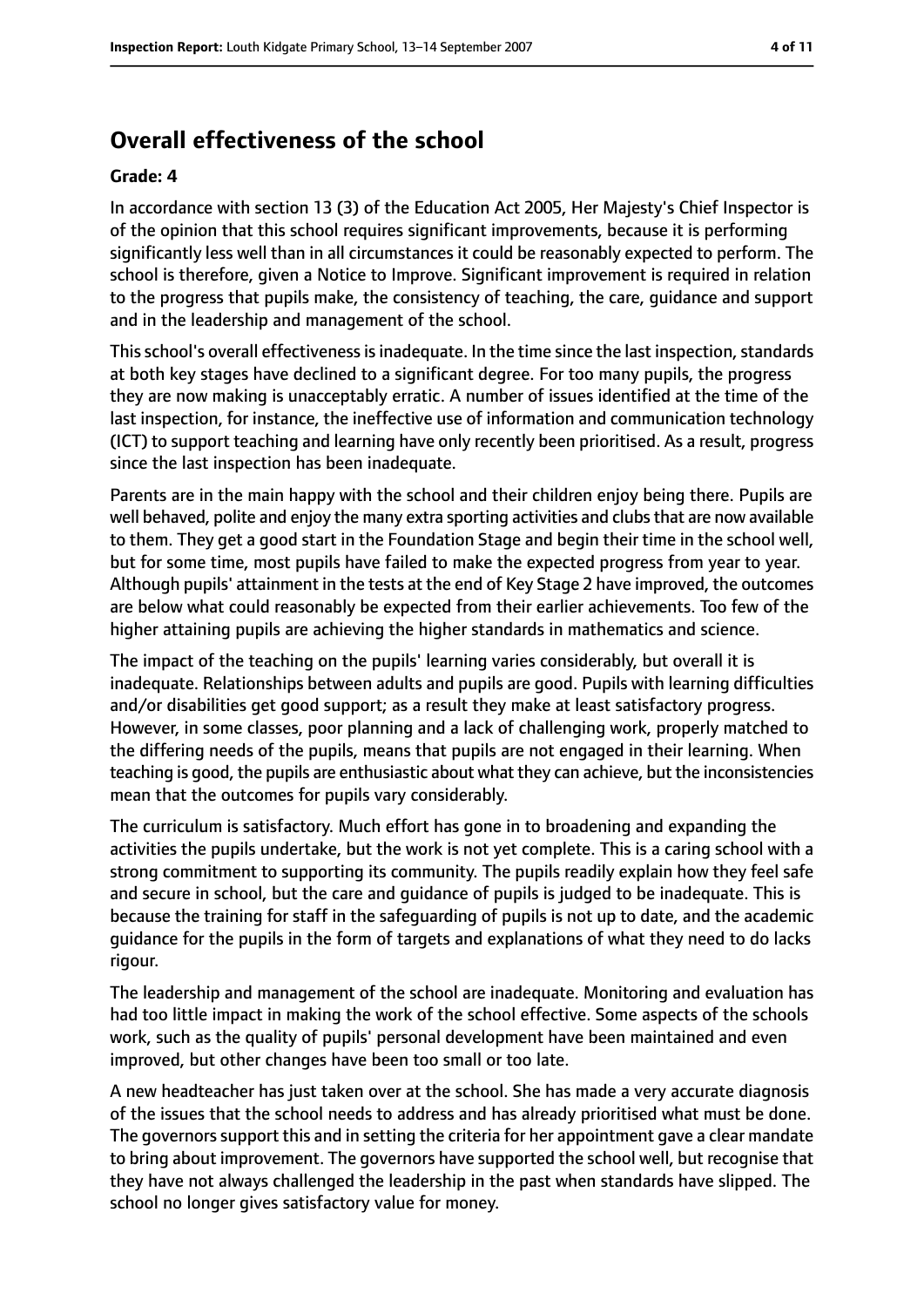# **Effectiveness of the Foundation Stage**

#### **Grade: 2**

Provision in the Foundation Stage is good. Pupils begin school in the Reception year from a range of different nursery and childcare settings, and there is effective liaison between the school and the range of providers. As a result, children settle appropriately into routines and procedures and manage their personal needs with confidence. However, the school has a too lengthy induction process which hinders progress initially. Children start school with a level of development that is broadly in line with national expectations forming good relationships with adults and each other. The progress of each child is carefully monitored so that achievements are recorded and particular difficulties are quickly addressed. As a result, children make good progress in their learning. The recent introduction of an outside area helps to extend learning and is used well.

## **What the school should do to improve further**

- Improve the rate of progress for all pupils by ensuring a consistent level of challenge from all teachers.
- Evaluate the school's performance rigorously, to enable leadership at all levels to apply effective and consistent practices that will enable the school to improve.
- Ensure that all pupils have targets which they know and understand, and which help them in their learning.

# **Achievement and standards**

#### **Grade: 4**

Achievement is inadequate. At the time of the last inspection standards throughout the school were well above those found nationally. Since then there has been a clear downward trend and standards have fallen to a level below those found nationally. Recent improvements have improved outcomes at the end of Year 6 assessments, they are now close to those found nationally. However, improvement is not consistent across the whole school. Pupils with learning difficulties and disabilities get good help and support, but the high attaining pupils, whilst getting some help and guidance, particularly with their English, do not get sufficient support in mathematics and science where the outcomes for the school are disappointingly low. The inconsistent progress pupils make through the school following a good start in the early years arises from a lack of clarity in the targets the pupils are set. These result from the inadequate tracking system the school uses which is cumbersome and incomplete in its coverage.

# **Personal development and well-being**

#### **Grade: 3**

Pupils' personal development and well-being are satisfactory. Attendance is only satisfactory because a significant number of days are lost due to holidays taken during the school term. Behaviour is consistently good throughout the school. Pupils report they feel both safe and listened to, and believe that incidents and concerns will be dealt with. Pupils make a positive contribution to the school and wider community. They understand the importance of their contribution to the life of the school, and they are proud to take on extra responsibilities. For example, they regularly raise money to support a range of charities, often instigating fund raising themselves. Some older pupils assume additional responsibilities such as 'Playground Wizards' helping with activities for younger pupils. Pupils' spiritual, moral social and cultural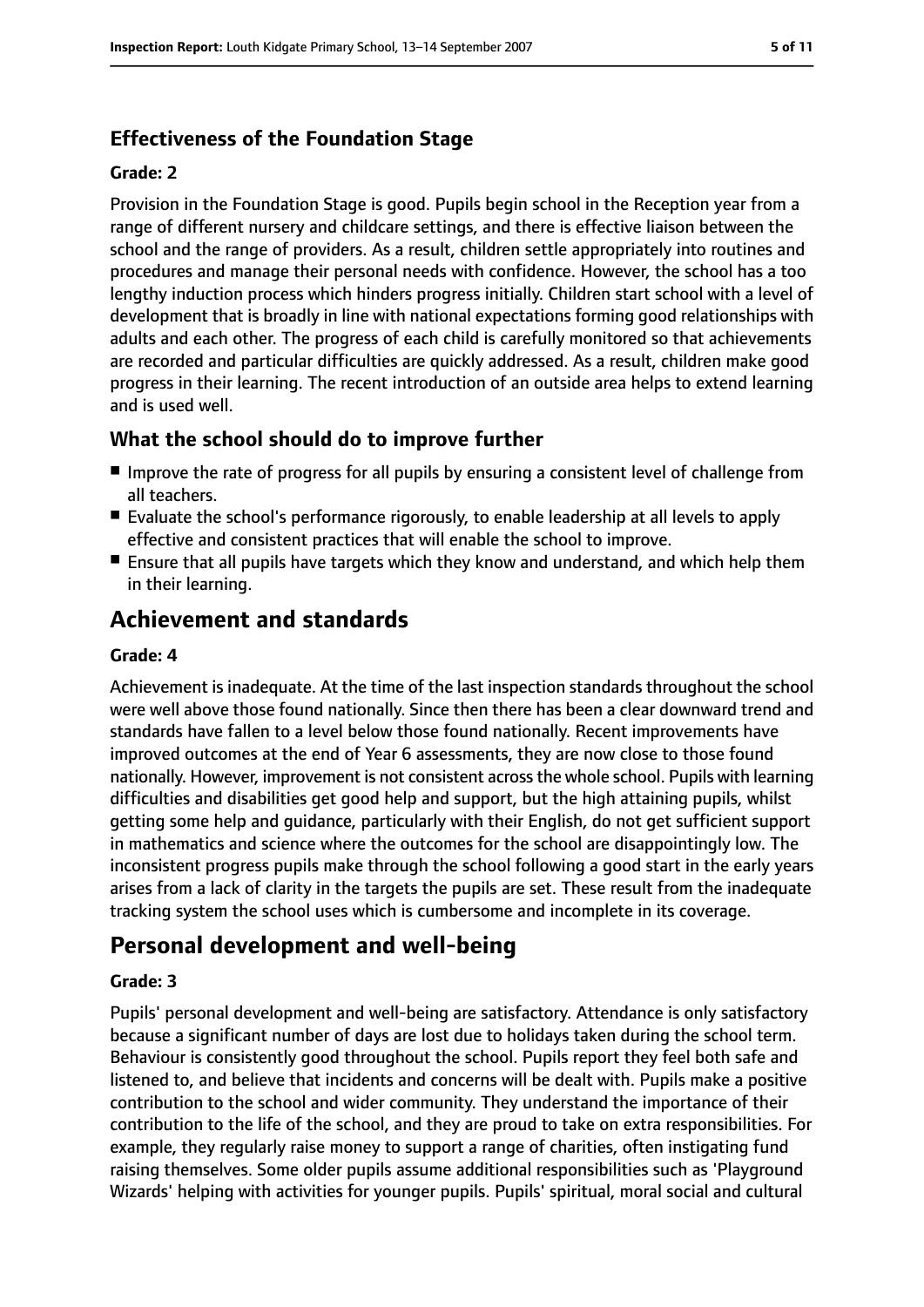development is satisfactory. There is no evidence that pupils have enough opportunities to learn about a wide range of cultural traditions and practices other than their own. Pupils adopt healthy lifestyles, eating fruit and drinking water regularly. They are proud of their school environment, and the school council has been involved in several projects to develop the outdoor areas of the school. Pupils are appropriately prepared for the next stage of their education.

# **Quality of provision**

## **Teaching and learning**

#### **Grade: 4**

The quality of teaching is inadequate. Although there is some satisfactory and good teaching, there are inconsistencies in practice across teachers, subjects and year groups which result in pupils failing to make sufficient progress. The inconsistencies show clearly in the teachers' planning. In most lessons pupils understand the purpose of their work, but teachers do not apply the information they have about pupils' levels of knowledge and understanding to pitch activities at an appropriate level. Expectations of what pupils can do are not high enough across most areas of the school. This is especially so for more able pupils and contributes to their under-achievement in mathematics and science.

The bright and interesting learning environment and the good relationships between pupils and teachers encourage pupils to learn. Pupils enjoy those lessons where they have opportunities to learn by working independently on practical tasks. They become restless and bored, however, when teaching is over-directed and when the pace of learning is too slow. A good feature is the growing opportunities for pupils to discuss their work and ideas with each other. Good practice was seen in Year 1 where pupils were reviewing their learning and making decisions about how their work could be improved. Some homework was set during the inspection, but this did not extend classroom learning. Marking does not help pupils' understanding of what they are doing well or need to improve. However, as in all areas of teaching at the school, there is some good practice, but this is not shared in order for it to become the norm.

# **Curriculum and other activities**

#### **Grade: 3**

The curriculum is satisfactory in that it provides an appropriate focus on literacy and numeracy, although little ICT was taught last year as the equipment failed. Pupils with learning difficulties and/or disabilities are well catered for, but provision for gifted and talented pupils is inadequate. All pupils have a weekly music lesson and pupils in Key Stage 2 are learning French as part of the school' response to broaden their horizons. The curriculum promotes knowledge of healthy eating and living as part of a personal, social and health education which is being further developed and which is promoting satisfactory personal development. Pupils enjoy the wide range of extra curricular activities that are as diverse as knitting and golf. The provision for physical education and after school sports activities has been strengthened and extended by the Sports Partnership.

# **Care, guidance and support**

#### **Grade: 4**

The care, guidance and support of the pupils are inadequate. Pupils feel safe in school, but some of the procedures to ensure their safety and welfare such as staff training and guidance are not up to date. The guidance pupils are given about what they need to do to improve their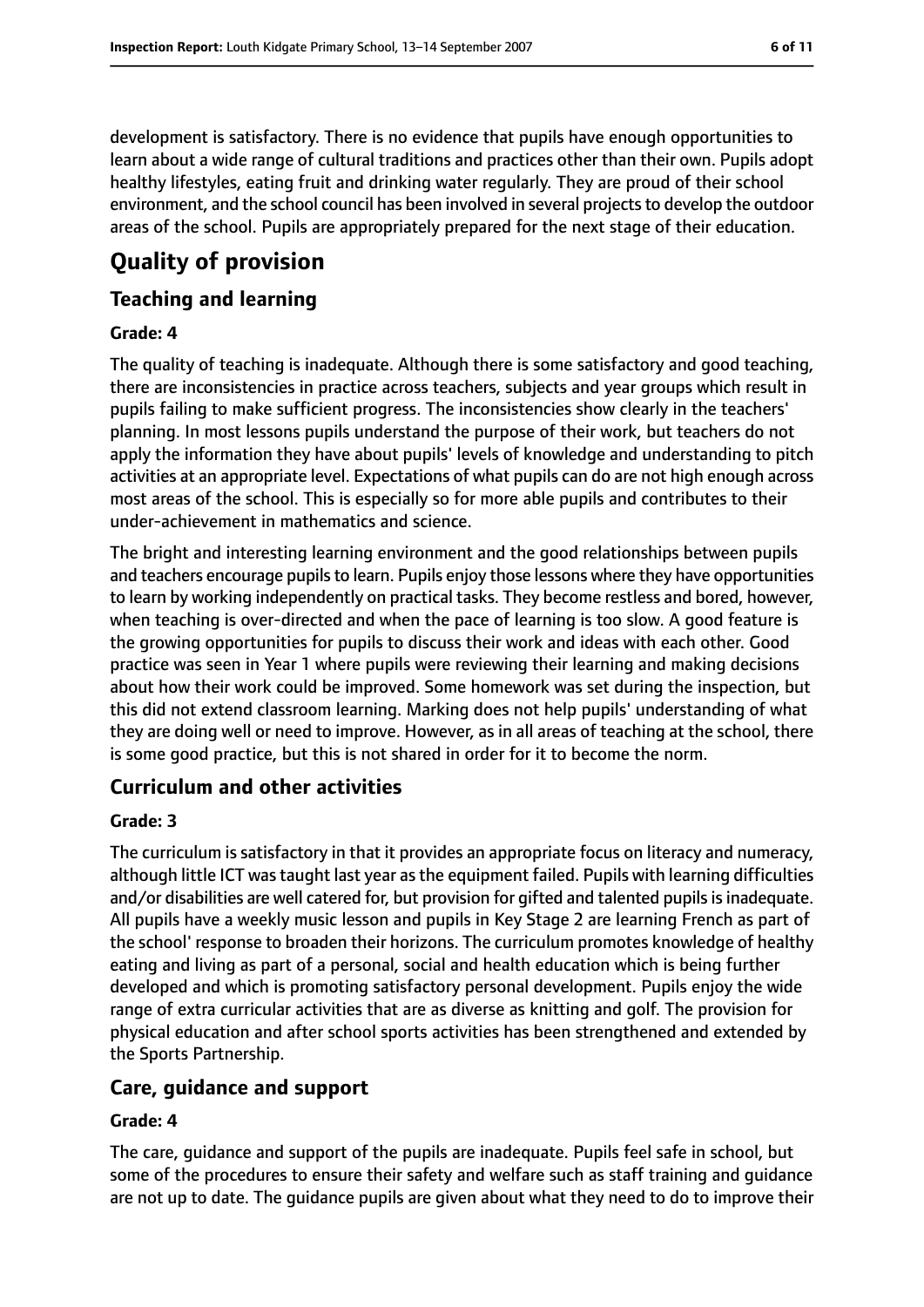work is inconsistent and ineffective because teachers' planning and assessment procedures vary widely. The school uses a system to track pupils' individual progress, but this does not cover all subjects and year groups, or provide clear answers to staff when they need to assess the impact of their work. As it stands, the school's tracking system does not provide the necessary means to improve pupils' achievements or help the teachers to guide learning.

# **Leadership and management**

#### **Grade: 4**

The leadership and management of the school are inadequate. Until recently, the leadership of the school has had too little influence on the quality of provision. This caused the school to drift and consequently, what was a very good school at the time of the last inspection deteriorated as standards fell because monitoring and evaluation was ineffective and the self-evaluation provided by the school was inaccurate. However, the newly appointed headteacher has a realistic and accurate understanding of the issues as a result of her thorough evaluation of the school's documentation and data. She also has the support of the governors to bring about change. Whole staff training on some key aspects that were underdeveloped has already taken place and the successful impact of this work can already been seen in the displays around school and the actions and activities that the staff are beginning to introduce into their classrooms. As a result, the school does have a satisfactory capacity to bring about improvement.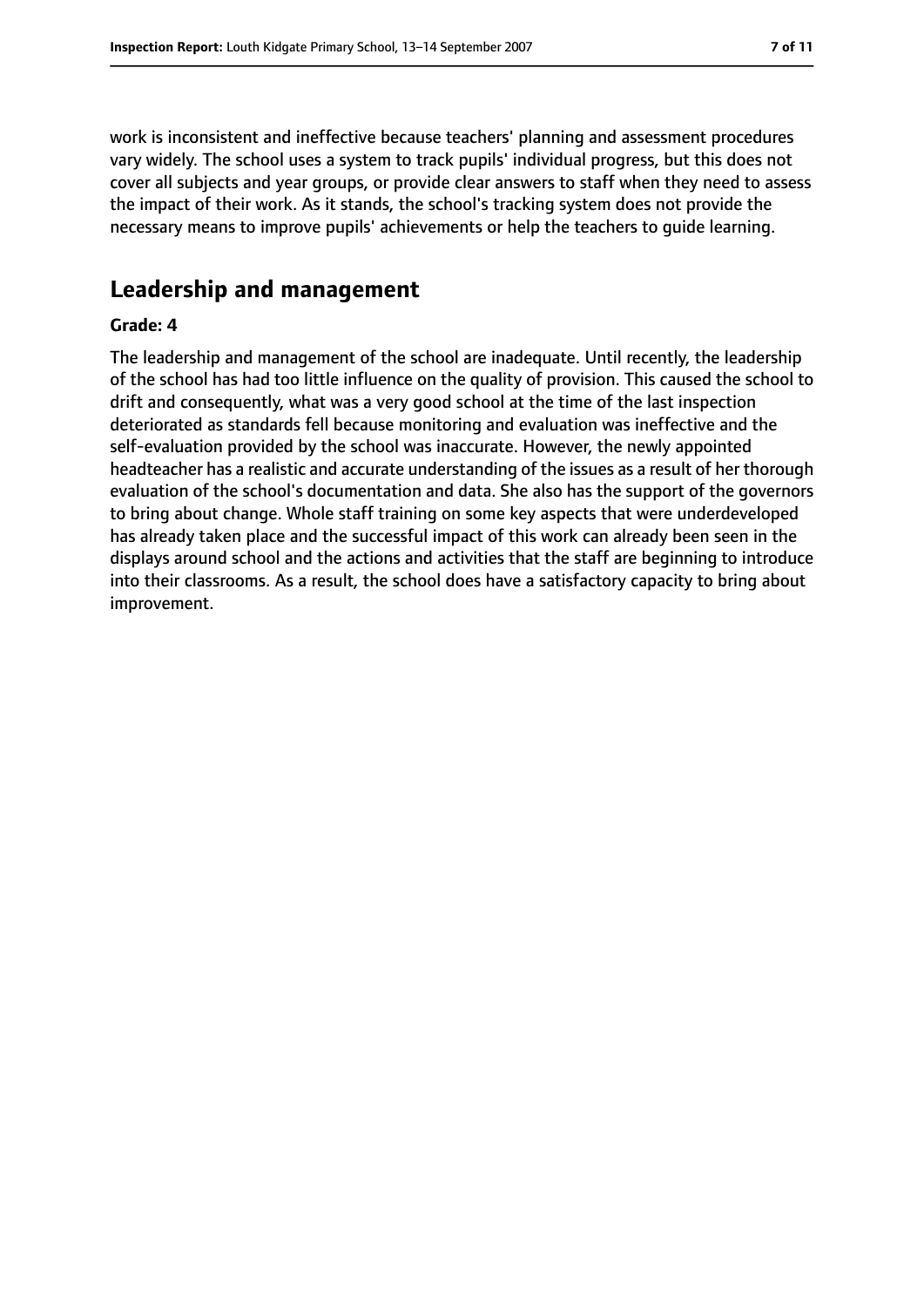**Any complaints about the inspection or the report should be made following the procedures set out in the guidance 'Complaints about school inspection', which is available from Ofsted's website: www.ofsted.gov.uk.**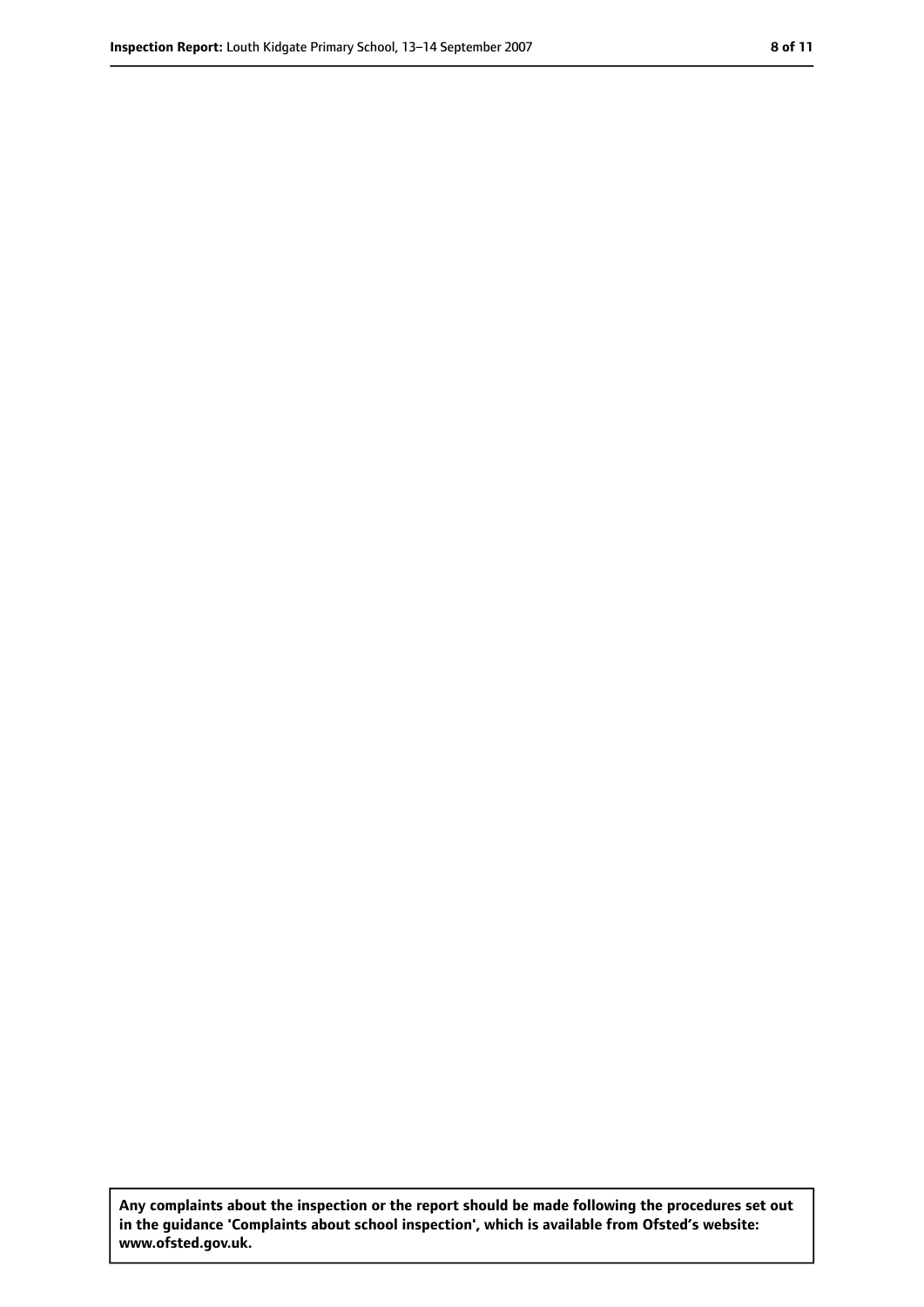# **Inspection judgements**

| $^{\backprime}$ Key to judgements: grade 1 is outstanding, grade 2 good, grade 3 satisfactory, and | School         |
|----------------------------------------------------------------------------------------------------|----------------|
| arade 4 inadeguate                                                                                 | <b>Overall</b> |

# **Overall effectiveness**

| How effective, efficient and inclusive is the provision of education, integrated<br>care and any extended services in meeting the needs of learners? | 4         |
|------------------------------------------------------------------------------------------------------------------------------------------------------|-----------|
| Effective steps have been taken to promote improvement since the last<br>inspection                                                                  | <b>No</b> |
| How well does the school work in partnership with others to promote learners'<br>well-being?                                                         |           |
| The effectiveness of the Foundation Stage                                                                                                            |           |
| The capacity to make any necessary improvements                                                                                                      |           |

## **Achievement and standards**

| How well do learners achieve?                                                                               |  |
|-------------------------------------------------------------------------------------------------------------|--|
| The standards <sup>1</sup> reached by learners                                                              |  |
| How well learners make progress, taking account of any significant variations between<br>groups of learners |  |
| How well learners with learning difficulties and disabilities make progress                                 |  |

# **Personal development and well-being**

| How good is the overall personal development and well-being of the<br>learners?                                  |  |
|------------------------------------------------------------------------------------------------------------------|--|
| The extent of learners' spiritual, moral, social and cultural development                                        |  |
| The extent to which learners adopt healthy lifestyles                                                            |  |
| The extent to which learners adopt safe practices                                                                |  |
| How well learners enjoy their education                                                                          |  |
| The attendance of learners                                                                                       |  |
| The behaviour of learners                                                                                        |  |
| The extent to which learners make a positive contribution to the community                                       |  |
| How well learners develop workplace and other skills that will contribute to<br>their future economic well-being |  |

## **The quality of provision**

| How effective are teaching and learning in meeting the full range of the<br>learners' needs?          |  |
|-------------------------------------------------------------------------------------------------------|--|
| How well do the curriculum and other activities meet the range of needs<br>and interests of learners? |  |
| How well are learners cared for, quided and supported?                                                |  |

#### **Annex A**

 $^1$  Grade 1 - Exceptionally and consistently high; Grade 2 - Generally above average with none significantly below average; Grade 3 - Broadly average to below average; Grade 4 - Exceptionally low.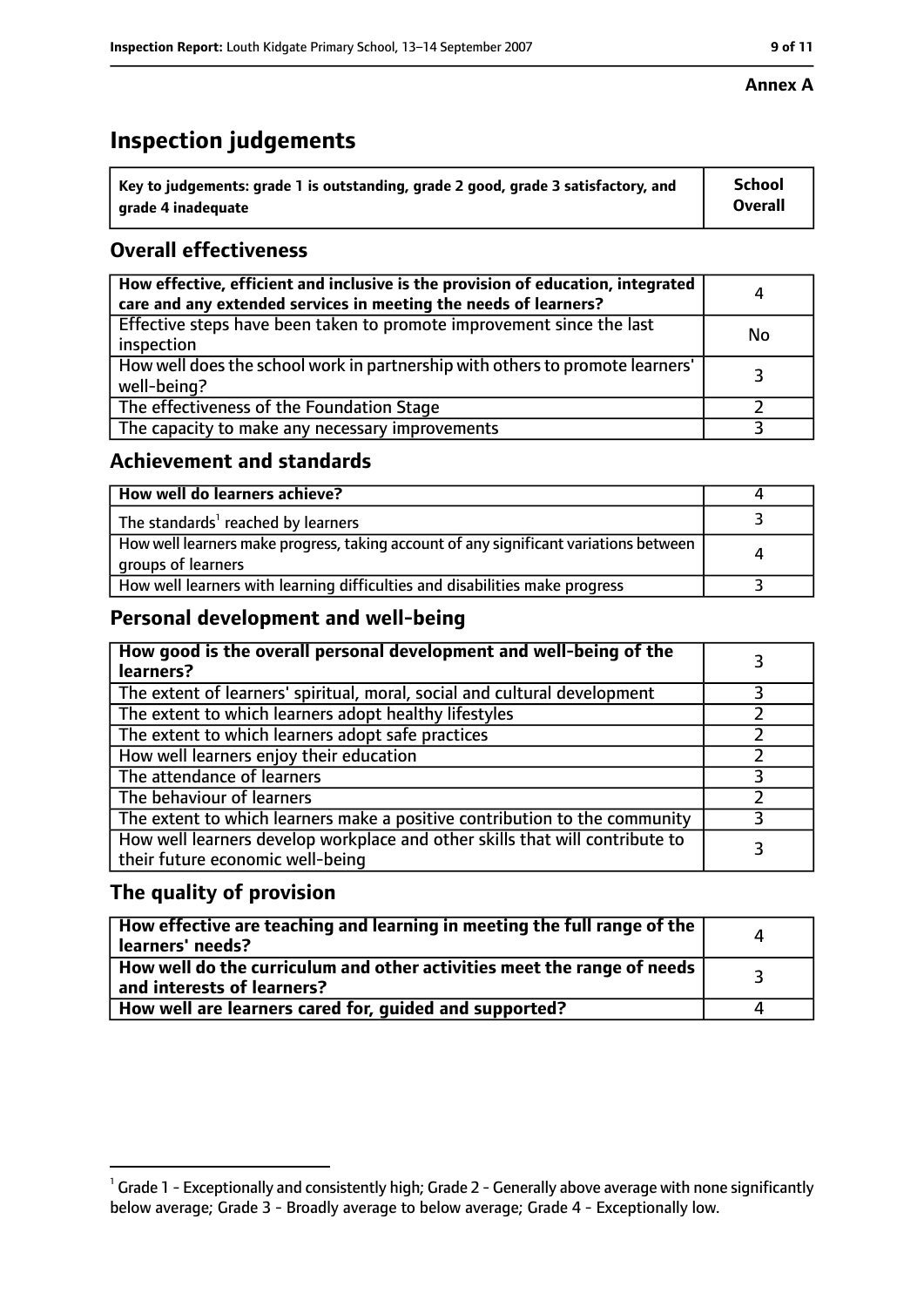#### **Annex A**

# **Leadership and management**

| How effective are leadership and management in raising achievement<br>and supporting all learners?                                              |     |
|-------------------------------------------------------------------------------------------------------------------------------------------------|-----|
| How effectively leaders and managers at all levels set clear direction leading<br>to improvement and promote high quality of care and education |     |
| How effectively leaders and managers use challenging targets to raise standards                                                                 | Δ   |
| The effectiveness of the school's self-evaluation                                                                                               |     |
| How well equality of opportunity is promoted and discrimination tackled so<br>that all learners achieve as well as they can                     | 3   |
| How effectively and efficiently resources, including staff, are deployed to<br>achieve value for money                                          | 3   |
| The extent to which governors and other supervisory boards discharge their<br>responsibilities                                                  | 3   |
| Do procedures for safequarding learners meet current government<br>requirements?                                                                | No  |
| Does this school require special measures?                                                                                                      | No  |
| Does this school require a notice to improve?                                                                                                   | Yes |